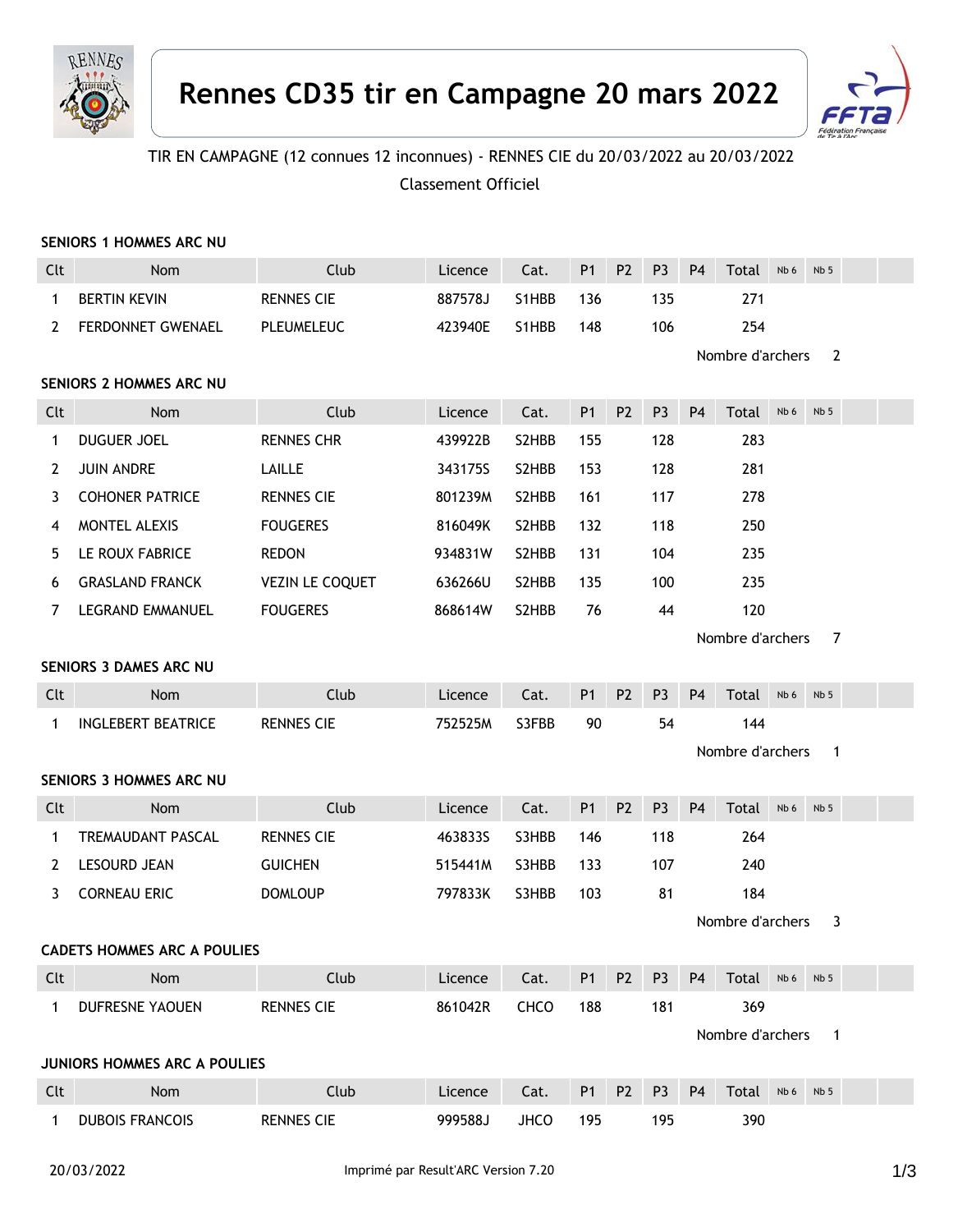## **SENIORS 1 DAMES ARC A POULIES**

| Clt                                   | Nom                                    | Club                   | Licence | Cat.               | P <sub>1</sub> | P <sub>2</sub> | P <sub>3</sub> | P <sub>4</sub>        | Total            | Nb 6 | Nb <sub>5</sub> |  |  |
|---------------------------------------|----------------------------------------|------------------------|---------|--------------------|----------------|----------------|----------------|-----------------------|------------------|------|-----------------|--|--|
| 1                                     | <b>BOUTELEUX MYLENE</b>                | <b>LIFFRE</b>          | 764606U | S1FCO              | 174            |                | 165            |                       | 339              |      |                 |  |  |
| $\mathbf{2}^{\prime}$                 | POURRIER PAULINE                       | <b>RENNES CIE</b>      | 722536R | S1FCO              | 173            |                | 165            |                       | 338              |      |                 |  |  |
|                                       |                                        |                        |         |                    |                |                |                |                       | Nombre d'archers |      | 2               |  |  |
| <b>SENIORS 1 HOMMES ARC A POULIES</b> |                                        |                        |         |                    |                |                |                |                       |                  |      |                 |  |  |
| Clt                                   | Nom                                    | Club                   | Licence | Cat.               | P <sub>1</sub> | P <sub>2</sub> | P <sub>3</sub> | <b>P4</b>             | Total            | Nb 6 | Nb <sub>5</sub> |  |  |
| 1                                     | <b>ANGOT CORENTIN</b>                  | <b>RENNES CIE</b>      | 722563V | S1HCO              | 201            |                | 195            |                       | 396              |      |                 |  |  |
| 2                                     | <b>BRISSON PIERRE</b>                  | <b>LIFFRE</b>          | 599750C | S1HCO              | 198            |                | 186            |                       | 384              |      |                 |  |  |
| 3                                     | DIEVAL ETIENNE                         | PLEUMELEUC             | 271892K | S1HCO              | 187            |                | 177            |                       | 364              |      |                 |  |  |
| 4                                     | DELOUP ALEXANDRE                       | <b>VEZIN LE COQUET</b> | 615426S | S1HCO              | 173            |                | 172            |                       | 345              |      |                 |  |  |
| 5                                     | <b>BLAQUIERE AXEL</b>                  | <b>LIFFRE</b>          | 007790T | S1HCO              | 158            |                | 104            |                       | 262              |      |                 |  |  |
|                                       |                                        |                        |         |                    |                |                |                | Nombre d'archers<br>5 |                  |      |                 |  |  |
| SENIORS 2 HOMMES ARC A POULIES        |                                        |                        |         |                    |                |                |                |                       |                  |      |                 |  |  |
| Clt                                   | Nom                                    | Club                   | Licence | Cat.               | <b>P1</b>      | P <sub>2</sub> | P <sub>3</sub> | P <sub>4</sub>        | Total            | Nb 6 | Nb <sub>5</sub> |  |  |
| 1                                     | <b>HALLEZ FREDERIC</b>                 | <b>LIFFRE</b>          | 788532A | S <sub>2</sub> HCO | 202            |                | 180            |                       | 382              |      |                 |  |  |
| 2                                     | ROCHELLE CHRISTOPHE                    | PLEUMELEUC             | 669172L | S2HCO              | 180            |                | 177            |                       | 357              |      |                 |  |  |
| 3                                     | <b>DEGOUILLES DAVID</b>                | <b>LIFFRE</b>          | 810960D | S2HCO              | 181            |                | 171            |                       | 352              |      |                 |  |  |
| 4                                     | <b>DIEVAL FRANCOIS</b>                 | LAILLE                 | 255356L | S <sub>2</sub> HCO | 182            |                | 168            |                       | 350              |      |                 |  |  |
|                                       |                                        |                        |         |                    |                |                |                |                       | Nombre d'archers |      | 4               |  |  |
| SENIORS 3 DAMES ARC A POULIES         |                                        |                        |         |                    |                |                |                |                       |                  |      |                 |  |  |
|                                       |                                        |                        |         |                    |                |                |                |                       |                  |      |                 |  |  |
| Clt                                   | Nom                                    | Club                   | Licence | Cat.               | P <sub>1</sub> | P <sub>2</sub> | P <sub>3</sub> | <b>P4</b>             | Total            | Nb 6 | Nb <sub>5</sub> |  |  |
| $\mathbf 1$                           | DENOUAL - BOIVIN MARYSE CESSON SEVIGNE |                        | 360874E | S3FCO              | 185            |                | 178            |                       | 363              |      |                 |  |  |
| $\mathbf{2}^{\prime}$                 | DUCHESNE YANNICK                       | PLEUMELEUC             | 360875F | S3FCO              | 161            |                | 157            |                       | 318              |      |                 |  |  |
|                                       |                                        |                        |         |                    |                |                |                |                       | Nombre d'archers |      | $\overline{2}$  |  |  |
|                                       | <b>SENIORS 3 HOMMES ARC A POULIES</b>  |                        |         |                    |                |                |                |                       |                  |      |                 |  |  |
| Clt                                   | <b>Nom</b>                             | Club                   | Licence | Cat.               | P1 P2          |                | P <sub>3</sub> | <b>P4</b>             | Total Nb6 Nb5    |      |                 |  |  |
| $\mathbf{1}$                          | MAIGNAN ALAIN                          | <b>DOMLOUP</b>         | 456323D | S3HCO              | 187            |                | 184            |                       | 371              |      |                 |  |  |
| 2                                     | <b>BOIVIN DANIEL</b>                   | <b>CESSON SEVIGNE</b>  | 311143Z | S3HCO              | 191            |                | 175            |                       | 366              |      |                 |  |  |
| 3                                     | FROMENTEAU BERNARD                     | PLEUMELEUC             | 279596J | S3HCO              | 156            |                | 142            |                       | 298              |      |                 |  |  |
|                                       |                                        |                        |         |                    |                |                |                |                       | Nombre d'archers |      | 3               |  |  |
|                                       | JUNIORS HOMMES ARC CLASSIQUE           |                        |         |                    |                |                |                |                       |                  |      |                 |  |  |
| Clt                                   | Nom                                    | Club                   | Licence | Cat.               | P1             | P <sub>2</sub> | P <sub>3</sub> | <b>P4</b>             | Total Nb6 Nb5    |      |                 |  |  |
| $\mathbf{1}$                          | <b>LABOUSSE MATTEO</b>                 | <b>RENNES CIE</b>      | 959084H | <b>JHCL</b>        | 166            |                | 145            |                       | 311              |      |                 |  |  |
|                                       |                                        |                        |         |                    |                |                |                |                       | Nombre d'archers |      | $\mathbf{1}$    |  |  |
|                                       | SENIORS 1 DAMES ARC CLASSIQUE          |                        |         |                    |                |                |                |                       |                  |      |                 |  |  |